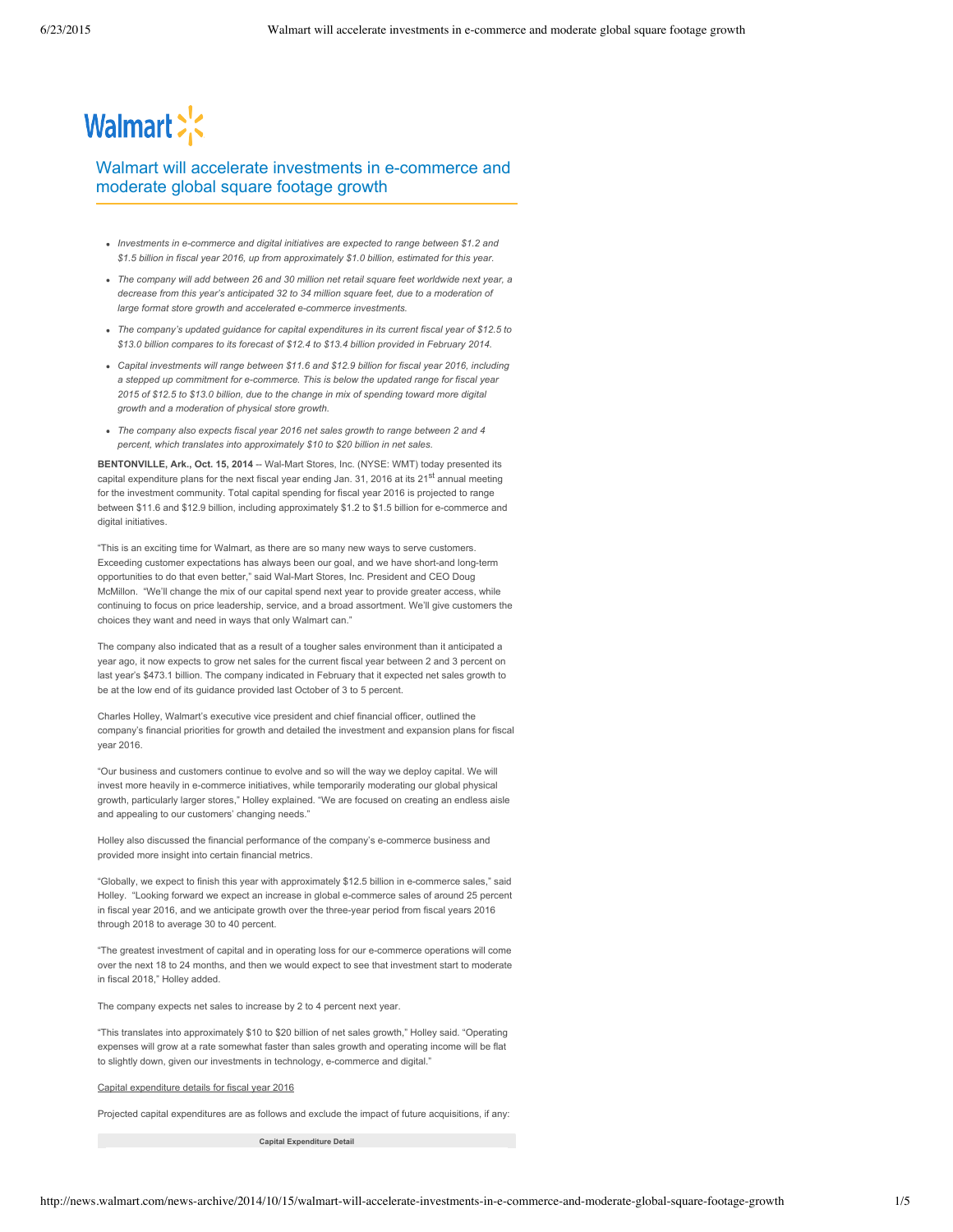| (US\$ billions)       |              |                          |                          |                 |
|-----------------------|--------------|--------------------------|--------------------------|-----------------|
| Segment               | FY 14 Actual | FY 15 Guidance<br>(Feb.) | FY 15 Guidance<br>(Oct.) | FY 16 Projected |
| Walmart U.S.          | \$6.4        | $$6.4 - 6.9$             | $$6.6 - 6.8$             | $$6.1 - 6.6$    |
| Walmart International | \$4.4        | $$4.0 - 4.5$             | $$3.8 - 4.1$             | $$3.7 - 4.2$    |
| Sam's Club            | \$1.1        | ~51.0                    | ~50.9                    | ~50.8           |
| <b>Total segments</b> | \$11.9       | $-$ \$11.4 - 12.4        | $-$ \$11.3 - 11.8        | $~510.6 - 11.6$ |
| Corporate & support   | \$1.2        | ~51.0                    | $-$ \$1.2                | $$1.0 - $1.3$   |
| Total                 | \$13.1       | $-$12.4 - 13.4$          | $~512.5 - 13.0$          | $~511.6 - 12.9$ |

The capital expenditures listed below provide the breakdown between the company's physical, ecommerce and digital initiatives provided above.

| <b>Capital Expenditure Detail</b><br>(US\$ billions) |                        |                                 |                                 |                           |
|------------------------------------------------------|------------------------|---------------------------------|---------------------------------|---------------------------|
|                                                      | <b>FY 14</b><br>Actual | <b>FY 15</b><br>Guidance (Feb.) | <b>FY 15</b><br>Guidance (Oct.) | <b>FY 16</b><br>Projected |
| Physical                                             | \$12.7                 | $~511.6 - 12.6$                 | $$11.5 - 12.0$                  | $~510.4 - $11.4$          |
| E-commerce & digital                                 | \$0.4                  | ~50.8                           | ~51.0                           | $\approx 51.2 - 1.5$      |

Holley also discussed the importance of the increased investment in e-commerce.

"We expect capital investments in e-commerce worldwide to be between \$1.2 and \$1.5 billion next year," Holley explained, "and these investments will include technology, infrastructure and other areas to support e-commerce and digital initiatives to serve customers."

In fiscal year 2016, the company plans to add between 26 and 30 million net retail square feet, reflecting moderation of new store openings across its segments. Net retail square footage growth (excluding future acquisitions, if any) is projected as follows:

| Net Retail Square Footage Growth<br>(in millions) |                        |                                 |                                 |                 |  |
|---------------------------------------------------|------------------------|---------------------------------|---------------------------------|-----------------|--|
| Segment                                           | <b>FY 14</b><br>Actual | <b>FY 15</b><br>Guidance (Feb.) | <b>FY 15</b><br>Guidance (Oct.) | FY 16 Projected |  |
| Walmart U.S.                                      | 18.4                   | $-21 - 23$                      | $-21 - 22$                      | $~15 - 16$      |  |
| Walmart International                             | 12.5                   | $~12 - 14$                      | $-9 - 10$                       | $~10 - 13$      |  |
| Sam's Club                                        | 1.7                    | ~2                              | ~2                              | ~1              |  |
| <b>Total</b>                                      | 32.6                   | $-35 - 39$                      | $-32 - 34$                      | $-26 - 30$      |  |

Actual and projected Walmart U.S. units include new stores and conversions. Given the conversion of Walmart discount stores to supercenters, the total number of supercenter units will continue to increase, as the number of discount stores declines. Actual and projected Sam's Club units include new stores, expansions and relocations. Unit growth in the United States is projected as follows:

| <b>Total U.S. Unit Growth</b><br>(Gross) |                        |                                 |                                 |                 |  |
|------------------------------------------|------------------------|---------------------------------|---------------------------------|-----------------|--|
| Segment                                  | <b>FY 14</b><br>Actual | <b>FY 15</b><br>Guidance (Feb.) | <b>FY 15</b><br>Guidance (Oct.) | FY 16 Projected |  |
| Supercenters*                            | 130                    | ~115                            | ~120                            | $-60 - 70$      |  |
| Small format stores**                    | 121                    | $-270 - 300$                    | ~240                            | $-200 - 220$    |  |
| <b>Total Walmart U.S.</b>                | 251                    | $-385 - 415$                    | ~1.360                          | $-260 - 290$    |  |
| Sam's Club                               | 20                     | $~17 - 22$                      | $-20$                           | $-9 - 12$       |  |
| Total                                    | 271                    | $-402 - 437$                    | $-380$                          | $~269 - 302$    |  |

\*Existing supercenters average approximately 179K square feet.

\*\* Existing Neighborhood Markets and rebranded Walmart Express stores range between 12K and 66K square feet.

# Walmart U.S. details

In February 2014, Walmart U.S. increased its original fiscal 2015 projected capital investment by \$600 million to a range of \$6.4 to \$6.9 billion due to an acceleration of approximately 150 small format openings. However, as a result of the timing of certain planned small format openings, Walmart U.S. now expects to open approximately 240 small format units in fiscal 2015, and carry over approximately 20 units into fiscal 2016.

The company also indicated that during the testing of its Walmart Express format, the analysis showed customers rely on these stores for a variety of reasons, including grocery fill-in trips, last-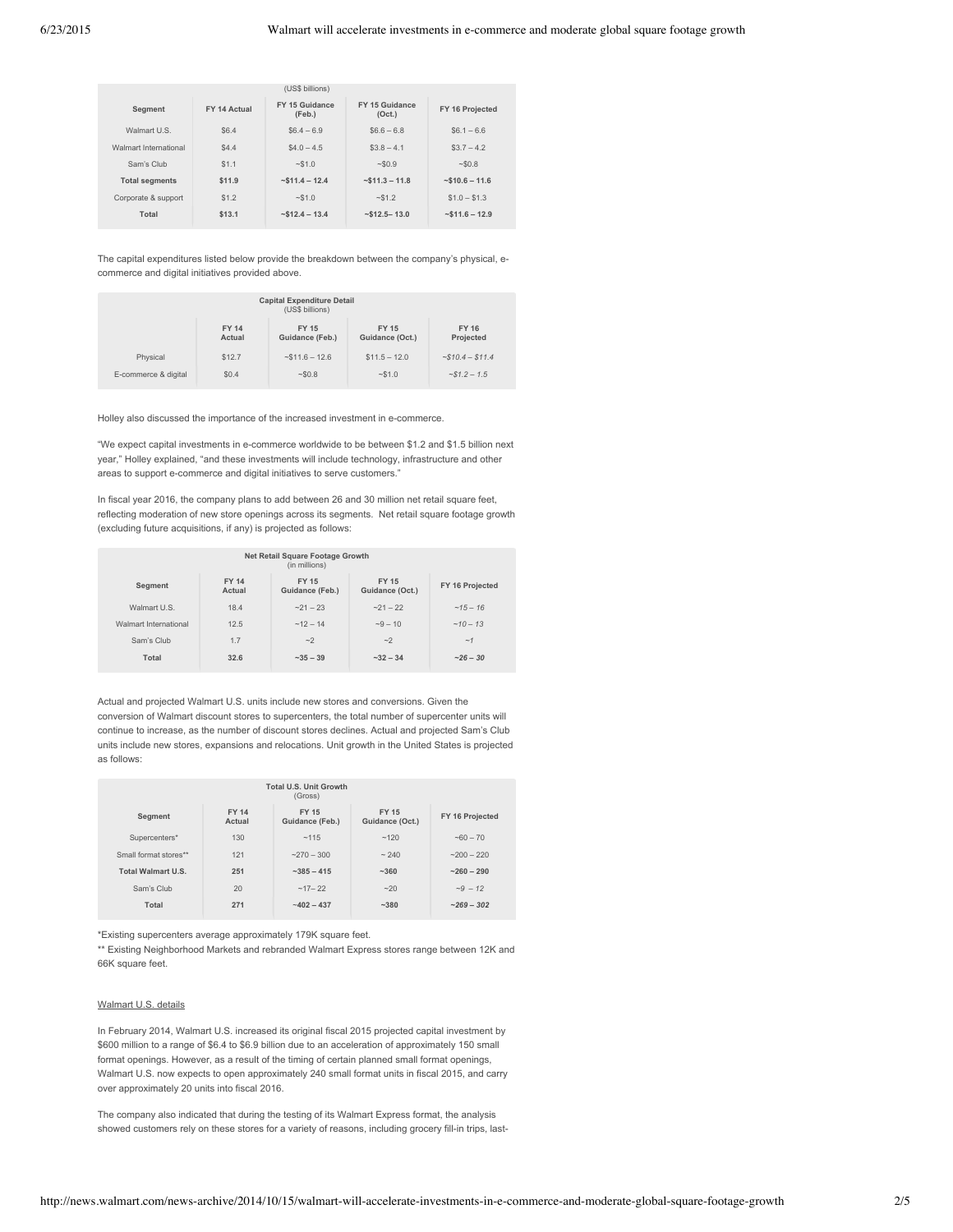minute dinner plans and picking up prescriptions. These patterns closely align with how customers also shop the Neighborhood Market format, which has become a recognizable brand that customers identify as a high quality, local grocery store. Therefore, the company will rebrand Walmart Express as Neighborhood Market and will utilize this brand for all small format stores, regardless of square footage.

"We know that our supercenters are an important format for the stock-up trip, but we want to be thoughtful about our investment, ensuring that we align the space to evolving customer needs,' said Walmart U.S. President and CEO Greg Foran. "To do this, we will moderate supercenter growth in fiscal 2016. Our investment in Neighborhood Markets will go forward because they continue to show strong results across the box and they provide our customers with convenient access to grocery, pharmacy services, and other quick-trip needs."

Fiscal year 2016 capital investments are projected to range between \$6.1 and \$6.6 billion. The forecast includes new stores, remodels, conversions, relocations, logistics, e-commerce and technology infrastructure, and reflects the additions of new units that will expand Walmart U.S.'s retail space by approximately 15 to 16 million net retail square feet. The company expects to open between 60 and 70 supercenters and 200 to 220 Neighborhood Markets.

#### Sam's Club details

Sam's Club will spend approximately \$0.9 billion to open about 20 clubs this year, including relocations and expansions. Sam's Club is also remodeling approximately 55-60 clubs this year.

"Our new clubs continue to perform well. Starting in the third quarter of this year, our new clubs incorporate several layout improvements, including an expanded fresh area and a combined health and wellness solutions center. These updates enhance the member shopping experience, and drive stronger sales and leverage labor efficiencies," said Sam's Club President and CEO Rosalind Brewer.

During fiscal year 2016, Sam's Club will open approximately 9 to 12 clubs, including relocations and expansions. Remodeling is slated for between 60 and 65 clubs. Sam's Club is projecting a reduction in capital expenditures to approximately \$0.8 billion from its revised fiscal 2015 estimate of \$0.9 billion. Sam's Club will continue to invest in membership and merchandise capabilities.

"We are reducing the number of new club openings for next year and accelerating technology initiatives that integrate our physical locations with our digital capabilities," Brewer explained.

#### Walmart International details

In February 2014, Walmart International indicated that it expected capital expenditures to range between \$4.0 and \$4.5 billion and for net square footage to range between 12 and 14 million square feet for fiscal year 2015. As a result of fewer new store openings in several key markets around the world, it now expects fiscal 2015 capital expenditures and net square footage additions to range between \$3.8 and \$4.1 billion and 9 to 10 million square feet, respectively.

Walmart International will continue to invest in organic growth across its markets next year. Capital expenditures are expected to range between \$3.7 and \$4.2 billion. New store openings in fiscal 2016 are expected to add between 10 and 13 million square feet.

"Our capital guidance for fiscal year 2016 reflects the actions we are taking to build a platform for sustainable growth in our five largest markets around the world," said Walmart International President and CEO David Cheesewright. "We are managing our portfolio to be a best-in-class operator through innovation, making compliance a competitive advantage and winning with an ecommerce strategy that offers a unique shopping experience for our customers across all channels.

### Global eCommerce details

Walmart Global eCommerce President and CEO Neil Ashe outlined the progress made during the past year on the company's e-commerce strategy.

"We are delivering best in class e-commerce capabilities that we are combining with the assets of the world's largest retailer to engage with customers in new ways. We have delivered the core components of our new global technology platform. We are expanding our next generation fulfillment network to reach our customers fast and efficiently, and we're building new data capabilities to enhance our customer experience" said Ashe.

Ashe announced that next year Walmart will build new online fulfillment centers in Georgia and Pennsylvania, each over 1 million square feet. These centers will be part of its next generation fulfillment network that includes dedicated online fulfillment centers, shared distribution centers, and ship-from-store locations that are all tied together by one of the biggest and most efficient transportation networks in the country. Walmart will also add new fulfillment centers in Brazil and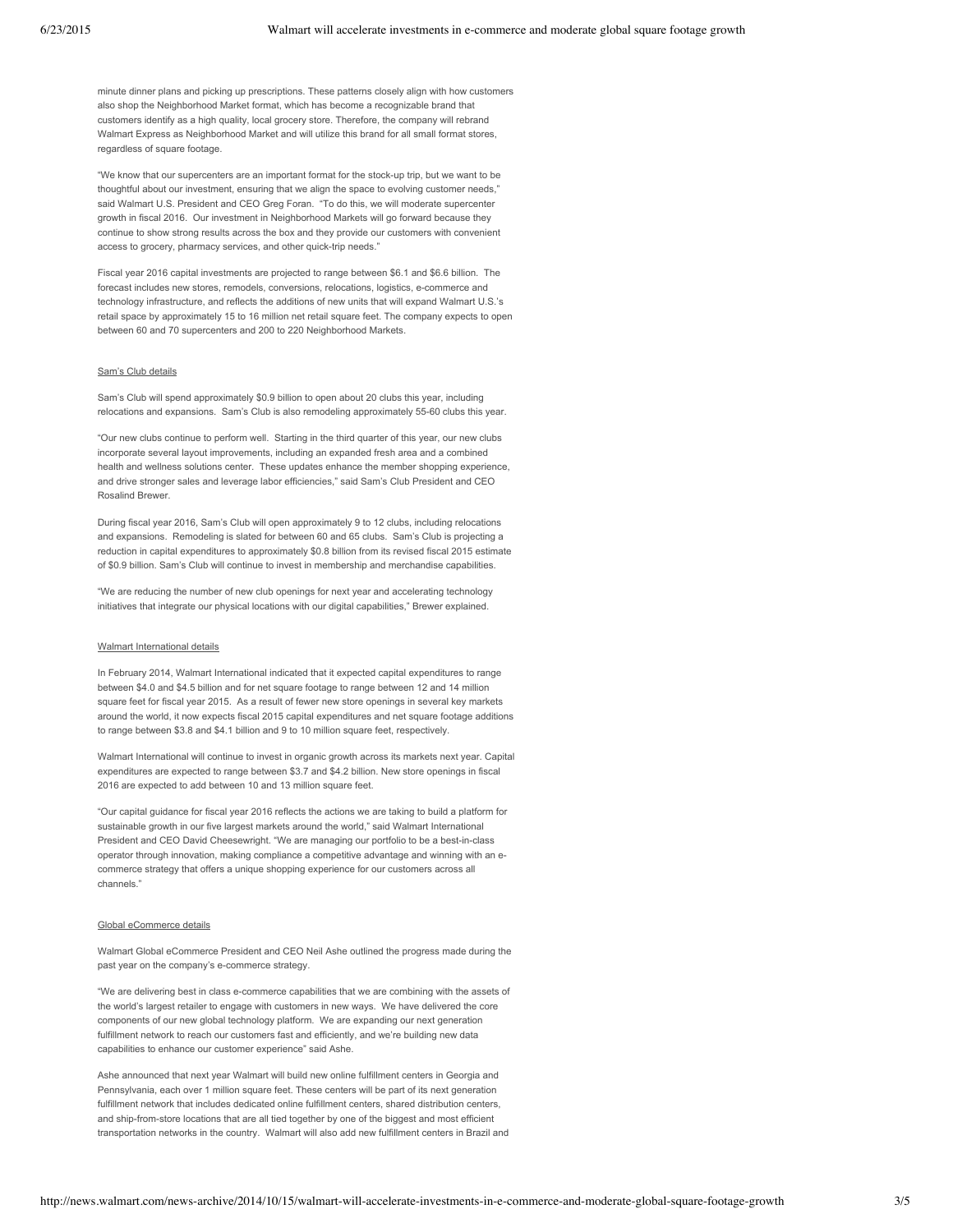#### China.

The company plans to spend capital of approximately \$1.0 billion for e-commerce and digital initiatives this fiscal year and between \$1.2 and \$1.5 billion next year.

# About Walmart

Wal-Mart Stores, Inc. (NYSE: WMT) helps people around the world save money and live better -anytime and anywhere -- in retail stores, online, and through their mobile devices. Each week, more than 250 million customers and members visit our 11,100 stores under 71 banners in 27 countries and e-commerce websites in 11 countries. With fiscal year 2014 sales of over \$473 billion, Walmart employs approximately 2 million associates worldwide. Walmart continues to be a leader in sustainability, corporate philanthropy and employment opportunity. Additional information about Walmart can be found by visiting http://corporate.walmart.com on Facebook at http://facebook.com/walmart and on Twitter at http://twitter.com/walmart.

# Cautionary statement regarding forward-looking statements

This release contains certain forward-looking statements that are intended to enjoy the safe harbor protections of the Private Securities Litigation Reform Act of 1995, as amended. These forwardlooking statements include statements regarding the forecasts of Walmart's management of:

- the capital expenditures to be made in fiscal year 2015 and fiscal year 2016 by Walmart in total, by each of its operating segments, by its operating segments in total, for global physical growth, for e-commerce and digital initiatives and for corporate and support;
- the net retail square footage growth of Walmart for fiscal year 2015 and fiscal year 2016 in total and of each of its operating segments;
- the total U.S. unit growth, the total unit growth of Walmart's Walmart U.S. operating segment, the growth in supercenters and Neighborhood Market units within the Walmart U.S. operating segment and the total growth in units within Walmart's Sam's Club operating segment in fiscal year 2015 and fiscal year 2016; and
- the percentage increase in Walmart's total net sales in fiscal year 2015 and fiscal year 2016 and the dollar amount of net sales growth in fiscal year 2016.

These forward-looking statements also include statements regarding management's expectations, estimates and projections relating to:

- Walmart accelerating its investment in e-commerce while moderating growth in large format stores;
- changing the mix of capital expenditures made by Walmart in the future from the mix of capital expenditures in the past;
- the way Walmart deploys capital continuing to evolve;
- Walmart investing more heavily in e-commerce initiatives in the future while temporarily moderating global physical growth, particularly larger stores;
- the growth of Walmart's e-commerce sales in fiscal year 2016 and for the three-year period of fiscal years 2016 through 2018;
- the amount of Walmart's e-commerce sales in fiscal year 2015;
- the company's greatest investment of capital and in operating loss for the company's ecommerce operations coming over the next 18 to 24 months and that investment starting to moderate in fiscal year 2018;
- the company's operating expenses growing at a rate somewhat faster than sales growth in fiscal year 2016;
- the company's operating income being flat to slightly down in fiscal year 2016;
- the number of supercenters of the Walmart U.S. operating segment continuing to increase while the number of discount stores will continue to decrease as a result of conversions of discount stores into supercenters;
- the number of new small format stores to be opened by the Walmart U.S. operating segment in fiscal year 2015;
- the moderation of growth of the number of supercenters in the Walmart U.S. operating segment in fiscal year 2016;
- the Walmart U.S. operating segment's investment in Neighborhood Market units continuing to go forward;
- the number of Sam's Club units to be remodeled by the Sam's Club operating segment in fiscal year 2015 and fiscal year 2016;
- the Sam's Club operating segment continuing to invest in membership and merchandise capabilities;
- the Walmart International operating segment continuing to invest in organic growth in fiscal year 2016;
- Walmart building and adding new e-commerce fulfillment centers; and